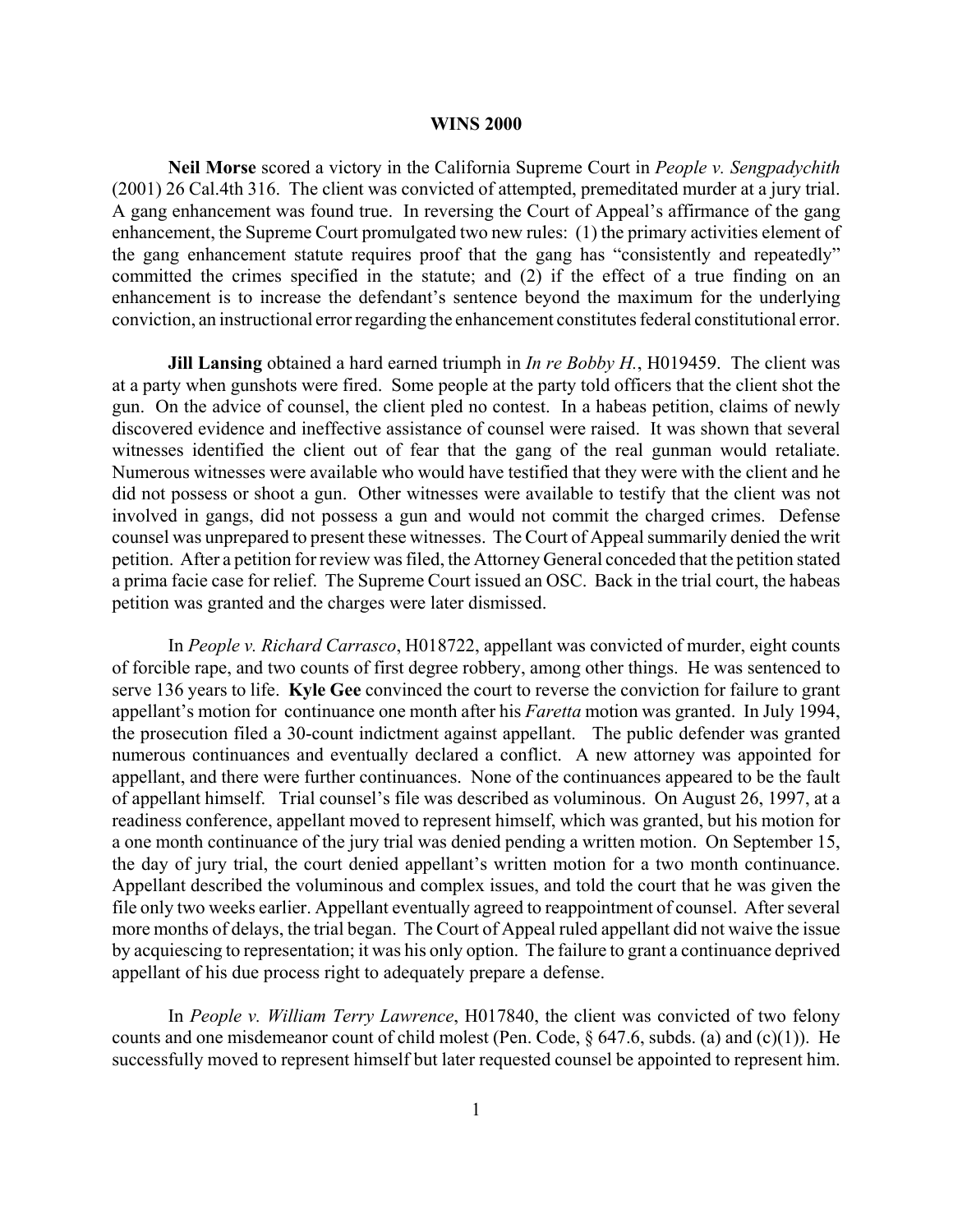The court refused and the client lost the jury trial. The Attorney General argued the client was being manipulative as indicated by the continuances he requested. **Alex Green** successfully argued the continuances were granted because the client expressed inability to adequately prepare for trial while in custody which was also why he repeatedly requested reappointment of counsel. The request for counsel was timely, even though the request was made only five days before the scheduled jury trial, because the court granted the client's request for a continuance. The misuse of expert testimony in a child molest trial led to a reversal in *People v. Felix Pelayo*, H019200. Defendant was convicted of violating Penal Code section 288.5. His 14 year old daughter accused him of molesting her for a year. Her story was corroborated by her brother and two friends. Later, it was revealed that the daughter and her brother fabricated the story to get rid of the defendant because they resented his strict disciplining. The two friends also admitted they lied at the daughter's request. Faced with four recanting witnesses, the prosecution presented an expert witness on child sex abuse accommodation syndrome. CSAAS evidence is admissible only to show why victims of molest often behave in certain counter-intuitive ways. (*People v. Bowker* (1988) 203 Cal.App.3d 385, 391.) However, the defense never attacked the daughter for behaving in a manner inconsistent with that of a molest victim. Instead, the expert testified that victims of molestation often act out which would result in frequent disciplining and 99.7% of all molest allegations are true. CSAAS evidence is inadmissible as a predictor of child molest. **Eric Weaver** argued the misuse of the expert witness so prejudiced the case that retrial was required. The Court of Appeal agreed.

A reversal in a three strikes case was obtained by **Victoria H. Stafford** in *People v. Frederick Antonio Brown*, H018501. After jury trial, the client was convicted of receiving stolen property (Pen. Code, § 496) and it was found true he suffered four prior strike convictions (Pen. Code, § 1170.12) and a prior prison commitment (Pen. Code, § 667.5, subd. (b)). He was sentenced to 26 years to life in prison. A red pickup was parked in a public lot for as long as a year. It was very dirty, covered with bird droppings, and had many dents on it. The client believed the pickup was abandoned. He arranged to have it towed to a different location, where he installed new parts and got it running again. In fact the pickup belonged to a local business. The keys were lost, so it just sat there. Appellant requested an instruction on mistake of fact and a special instruction that a defendant who reasonably and honestly believes property is abandoned lacks felonious intent. (*People v. Navarro* (1979) 99 Cal.App.3d Supp. 1.) The court refused the instructions. During deliberations, the jury asked what if the property was stolen but the defendant believed it to be abandoned. Over objection, the court instructed the jury pursuant to Penal Code section 485, theft of lost property. The Court of Appeal reversed. The requested instructions were a correct statement of the law and there was sufficient evidence to support the instructions. Given the jury's question, the absence of the omitted instructions was prejudicial. On retrial, the defendant was acquitted.

In *People v. Claude Miller*, H018095, the defendant was convicted in a three strikes case and sentenced to 43 years to life. On appeal, **Cliff Gardner** successfully argued there was insufficient evidence that two out-of-state priors qualified as strikes or as 667(a) five year enhancements. On remand, the client was sentenced to a determinate term of 20 years, 8 months.

In *People v. Scott Place*, H016818, the defendant was sentenced to prison for 25 years to life for a conviction of felony DUI with two prior strikes. In a habeas petition, **Jonathan Soglin**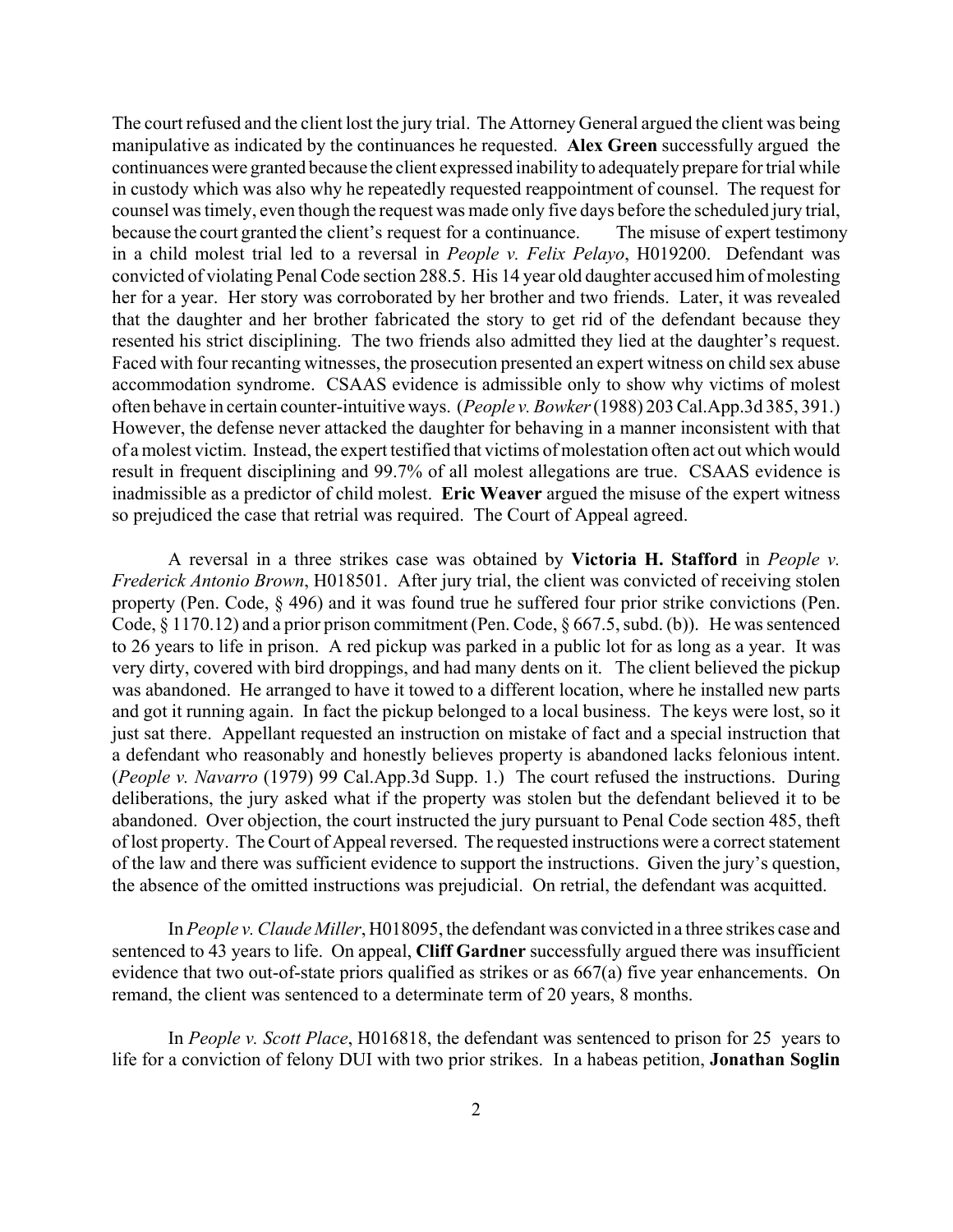convinced the court that trial counsel was ineffective for not objecting to multiple levels of hearsay in the probation report used to prove one of the alleged strikes involved personal use of a weapon. Upon resentencing, appellant received a six year sentence.

**Kyle Gee** also won a reversal in a murder conviction. In *People v. Cranke*, H018245, the defendant was convicted of second degree murder. Reversal was required because the court committed *People v. Ireland* (1969) 70 Cal.2d 522 error by instructing on felony murder when the client was charged with second degree murder and assault with a deadly weapon and there was no other felony to serve as a predicate crime.

In the published case of *In re Jose H.* (2000) 77 Cal.App.4th 1090, argued by **Edward Mahler**, the court ruled a juvenile court cannot commit a minor to county jail.

Staff attorney **Vicki Firstman** won an appeal allowing the defendant to withdraw from a plea bargain based on the grounds that he was erroneously advised that his conviction would not qualify as a strike. In *People v. Trinidad Ontiveros*, H019856, appellant pled no contest to two counts of violating Penal Code section 245 and a personal weapon use enhancement as to count two. The agreement was that appellant would suffer only one strike from the plea. However, the record supported a finding that both counts constituted strikes. Appellant was allowed to withdraw his plea.

Executive Director **Michael Kresser** was victorious in *People v. Flores*, H020078. The defendant was convicted of ADW with a GBI enhancement stemming from a melee. Two prior strike convictions were found true. Defendant moved for a new trial, demonstrating due diligence in trying to obtain an eyewitness to the melee. The witness was not located until after the trial, and the witness would have presented testimony exonerating defendant. The court granted a new trial and the prosecution appealed. The Court of Appeal ruled in favor of the defendant, stating that the trial court did not abuse its discretion in ordering a new trial based on significant new exculpatory evidence.

Staff attorney **William Robinson** won the appeal of *People v. Roderick McGhee*, H020408. Appellant pled no contest to charges arising from the use of a counterfeit credit card at a department store. The understanding was that appellant would be sentenced to four years and eight months in prison. After entering the plea, the court allowed appellant to remain out of custody until sentencing but warned him that if he did not appear for sentencing, he could face a maximum sentence of 12 years. Appellant agreed to the court's condition. Appellant failed to appear for sentencing. When he did appear, the court sentenced appellant to 12 years and 8 months. The court denied appellant's motion to withdraw his plea. The Court of Appeal reversed. The motion to withdraw the plea was cognizable without a certificate of probable cause because appellant was attempting to enforce a plea bargain, not attack the validity of the bargain. The trial court should have allowed appellant to withdraw his plea if it was not willing to sentence him to the agreed upon sentence.

In *In re William Q.*, H019165, **Tutti Hacking** successfully argued that a condition of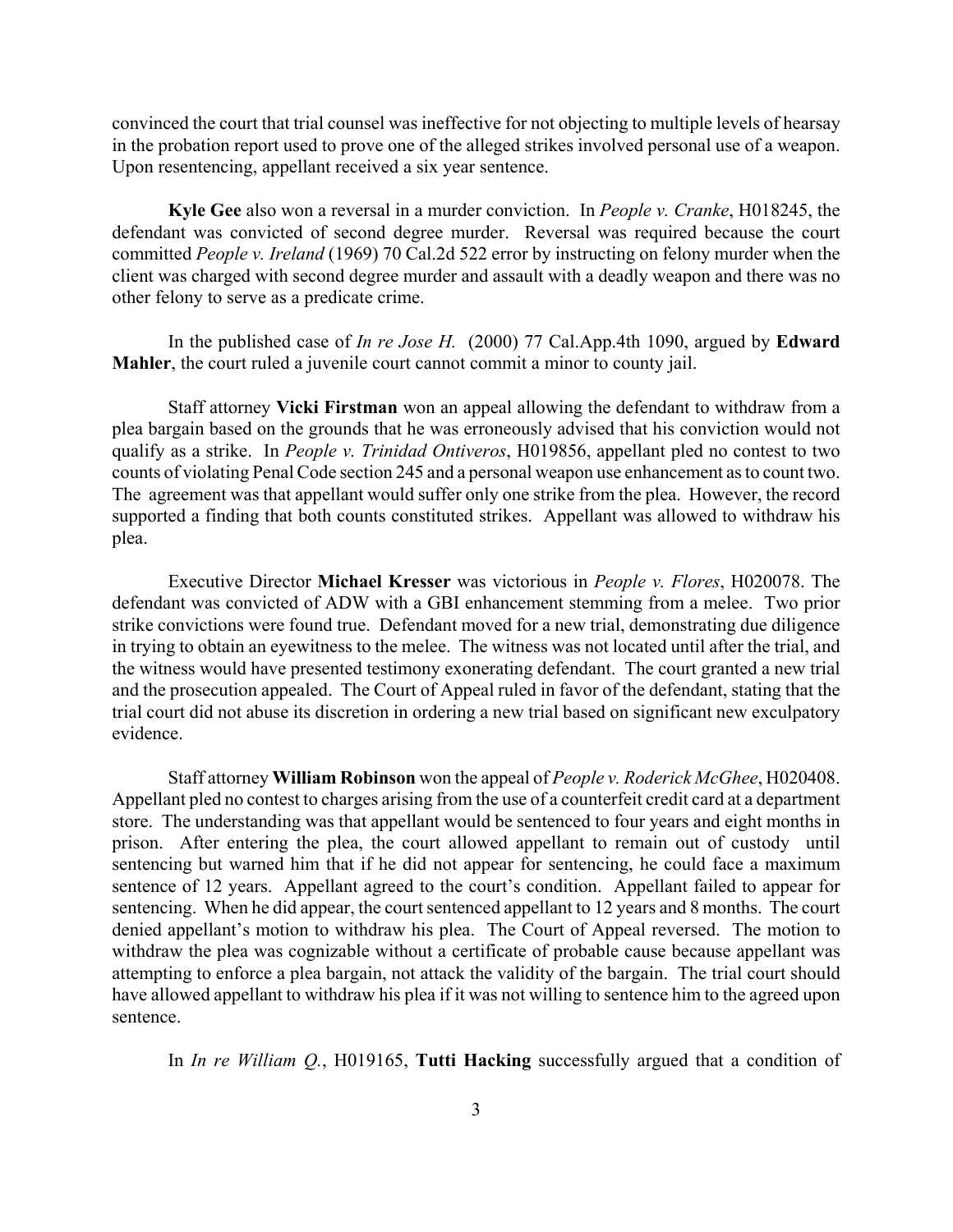juvenile probation that "[y]our associates are to be approved by your Probation Officer and your parent(s)/guardian" and "[y]ou shall not possess, wear, use or display any item prohibited by the Probation Officer" amounted to an illegal delegation of authority to the probation officer to determine appellant's associates, articles of clothing, and possessions.

**Don Tickle** convinced the court to reverse the denial of a suppression motion. In *People v. Daniel Villalobos*, H018911, the defendant was stopped for driving a car with a tinted rear window. After the officer could not verify defendant's identity, he searched the car and found methamphetamine. However, not all window tinting is illegal. (See Veh. Code, section 26708.5.) Without more, merely observing tinted windows is not enough to stop a car. (*People v. Butler* (1988) 202 Cal.App.3d 602, 607.) The court further ruled that the tinting of the rear middle brake light is not enough for a detention. The conviction was reversed.

In the dependency case of *In re Jeremiah R.*, H020431 and H020656, the juvenile court removed the minor from the mother, who was not living with or married to the biological father. The biological father filed a Welfare and Institutions Code section 388 petition to establish paternity. The court refused to consider the petition and eventually terminated parental rights. In a consolidated appeal, the Sixth District reversed, ruling the juvenile court erred in refusing to consider the father's petition. The mother successfully joined in the father's argument. **Mara Carman** represented the father and **Janet Sherwood** represented the mother

Congratulations to **Maureen Keaney** for a victory in a dependency case. In *In re Madison M.*, H019591, a 3 year old minor was in the midst of an informal custody dispute between the maternal grandparents and the stepfather. The maternal grandparents alleged the minor was molested. The minor was questioned by a social worker and she reportedly said she was touched in the pee-pee by the stepfather. The minor never made these allegations before or after. The Court of Appeal ruled that because the minor was incompetent as a witness, her hearsay statements were admissible under the child dependency hearsay exception if there were specific findings of corroboration. (Welf. & Inst. Code, 355; *In re Lucero L.* (2000) 22 Cal.4th 1227.) Because the juvenile court failed to make specific findings of corroboration, the finding of jurisdiction was reversed. Upon remand, the juvenile court was ordered to consider whether the hearsay statement contained sufficient indicia of reliability.

In *People v. Augustin*, H019189, a jury returned a verdict of guilty on 13 counts of lewd conduct, including anal intercourse, with a minor. (Pen. Code, § 288, subd. (a).) Defendant had retained an expert witness to testify that the source of injuries to the minor's anus could have been from irritable bowel syndrome, an ailment from which the minor undisputedly suffered. The expert witness testified at a pretrial hearing to verify she was qualified to testify. However, she refused to testify at trial. The reasons were unclear. The witness claimed she was provided additional medical records after the trial began which would have ruled out irritable bowel syndrome as the source of the minor's injuries. There was also evidence the witness had been upset over late payment of fees. After some continuances, defendant was forced to close the defense case without the expert witness testifying. Defendant moved for a new trial on the non-statutory grounds that due to events beyond his control he was deprived of a fair trial. The trial court agreed and granted a new trial. The